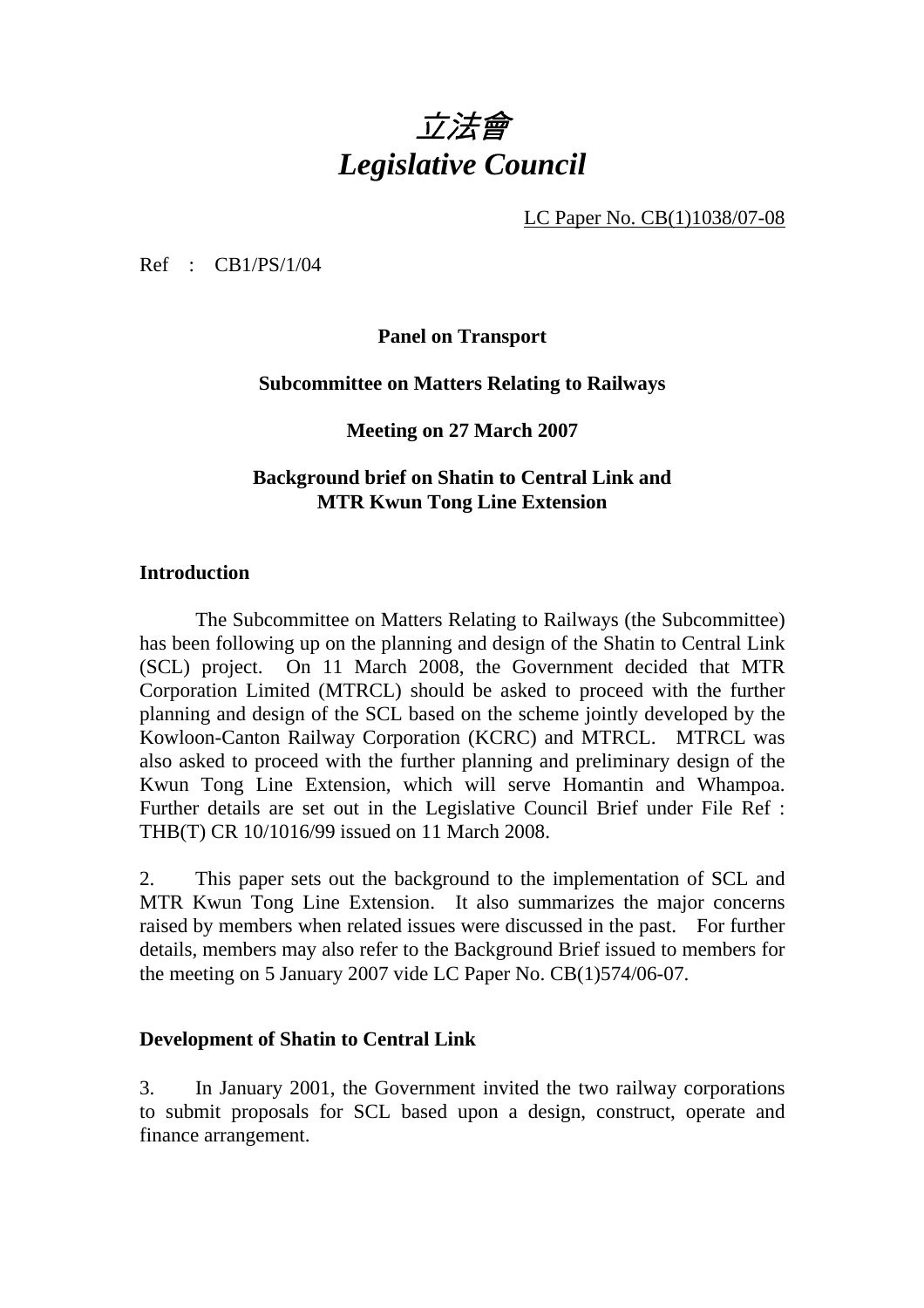4. Having regard to the technical and financial merits of the two Conforming Proposals submitted by the two railway corporations, the Government announced the award of SCL to KCRC on 25 June 2002.

## Conforming proposal from KCRC

5. KCRC's proposal in its bid submission (Conforming Proposal) basically follows the configuration of the SCL scheme in the Railway Development Strategy 2000. It comprises an extension of the Ma On Shan Rail from Tai Wai across the harbour to Central, via Diamond Hill, South East Kowloon, and Hung Hom. There are totally 10 stations, namely Tai Wai, Diamond Hill, Kai Tak, To Kwa Wan, Ma Tau Wai, Homantin, Hung Hom, Exhibition, Admiralty and Central West. A railway depot will be provided at Kai Tak.

# Draft Final Proposal

6. When inviting KCRC and MTRCL to bid for the SCL project in 2001, the Government made it clear to the two corporations that subsequent to the bidding, the Government may discuss aspects of any proposed changes and thereafter a Final Proposal should be developed by incorporating those additional or revised details submitted by the successful bidder and accepted by Government, together with revised details required by Government.

7. In light of the foregoing, Government and KCRC have further considered how to refine and improve KCRC's conforming proposal. Subsequently, KCRC suggested various new proposals including adding a new station at Tsz Wan Shan, providing an automated people mover (APM) system at Whampoa, making provision for future construction of a station at Hin Keng, adding a new station at Causeway Bay North, relocating the SCL Admiralty Station to the immediate proximity of the MTR Admiralty Station, relocating the SCL Central West Station to some where near the Botanical Garden, and replacing the To Kwa Wan Station and the Ma Tau Wai Station by a single station at Ma Tau Kok.

8. KCRC has also examined the idea of extending the East Rail across the harbour to form the cross harbour section of SCL and extending the Ma On Shan Rail to Hung Hom to join the Kowloon Southern Link and the existing West Rail to Tuen Mun. Under this alternative scheme, the KCR network will provide a direct north-south railway corridor (north-south line) from the boundary to Central via the East Rail and also a direct east-west railway corridor (east-west line) from Ma On Shan to Tuen Mun via urban Kowloon. It will provide direct rail services and reduce the interchange movements at Hung Hom from a three-way interchange to a two-way interchange. KCRC concluded that this alternative scheme would produce larger transport benefits than the original scheme of directly extending the Ma On Shan Rail across the harbour.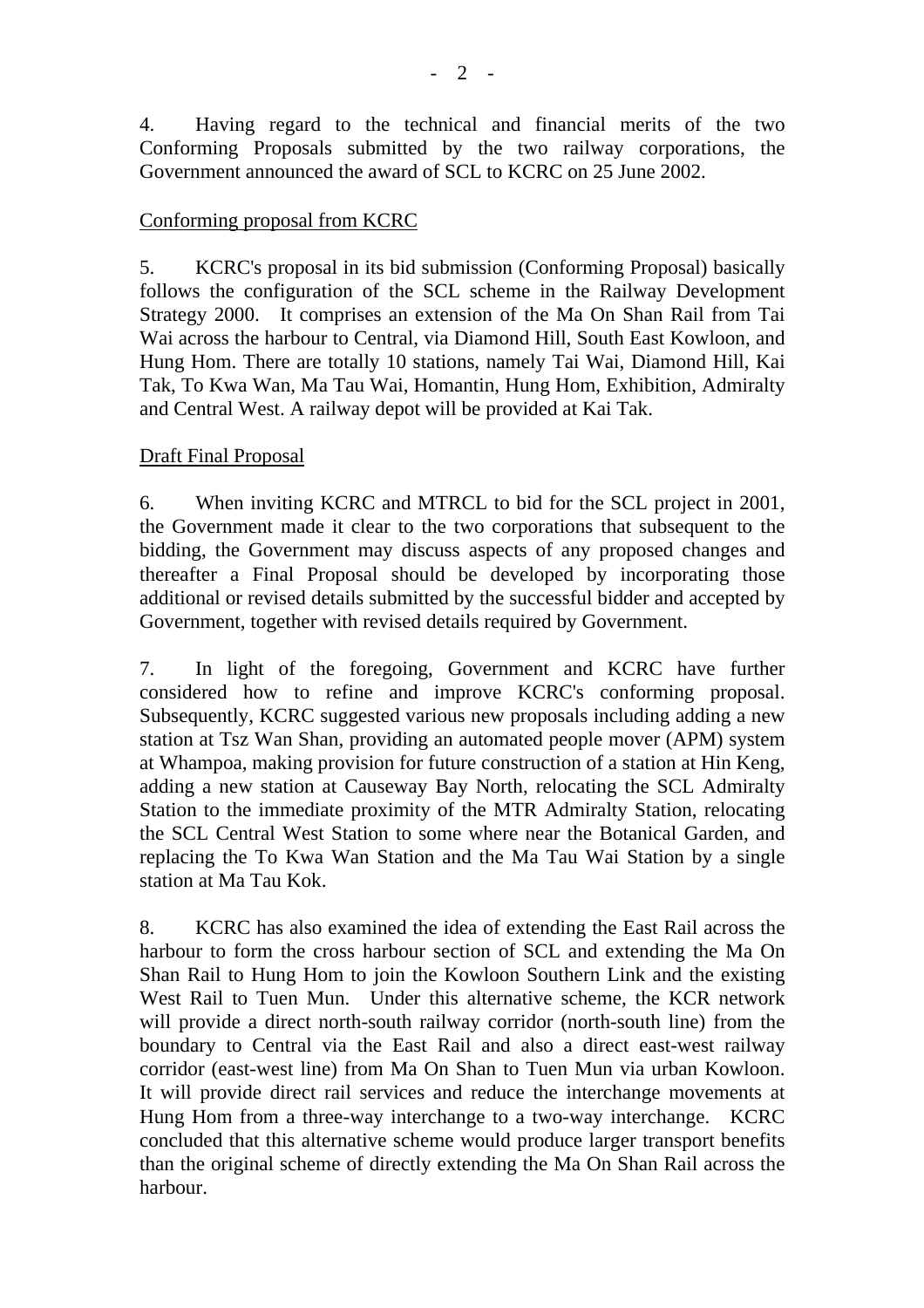9. In February 2004, KCRC put forward a SCL preferred proposal for consultation with the Legislative Council and the relevant District Councils. In response to the comments received, KCRC incorporated further improvements to the preferred proposal including reducing the size of the SCL depot proposed to be located at Kai Tak to accommodate the planning initiative under the Kai Tak Planning Review. Subsequently, KCRC submitted a Draft Final Proposal (DFP) to Government in September 2004.

10. In summary, the SCL scheme in the DFP put forward by KCRC comprises the east-west line and the north-south line, and 10 stations, namely Tai Wai, Diamond Hill, Kai Tak, Ma Tau Kok, Homantin, Hung Hom, Causeway Bay North, Exhibition, Admiralty and Central South as well as two APM systems.

# SCL Merger Scheme

11. Alongside with the planning for SCL, the Government invited MTRCL and KCRC to discuss the rail merger in February 2004. One of the key issues for their merger discussion is the early resolution of the interchange arrangements for SCL. Subsequently, MTRCL and KCRC jointly developed a SCL scheme (Merger Scheme) to be implemented under the merger scenario and submitted a project proposal on the Merger Scheme to Government in July 2005.

12. KCRC's DFP and the Merger Scheme developed by the two railway corporations are broadly similar in terms of the railway alignment. Both schemes have adopted the proposal of extending the East Rail across the harbour to form the fourth rail harbour crossing of the SCL. Provision is also made for a future Hin Keng Station. There are certain differences between the two schemes. Under the Merger Scheme, -

- (a) fully integrated KCR/MTR interchange stations will be provided at Diamond Hill, Homantin, Exhibition and Admiralty;
- (b) it is suggested that the location of the Central South Station should be re-visited;
- (c) the Causeway Bay North Station in the DFP will be deleted in view of the possible serious disruption to traffic in Causeway Bay area arising from the construction of the station and the low cost-effectiveness of providing the station under the merger scenario;
- (d) the single Ma Tau Kok Station in the DFP will be replaced with two stations: To Kwa Wan Station and Ma Tau Wai Station with the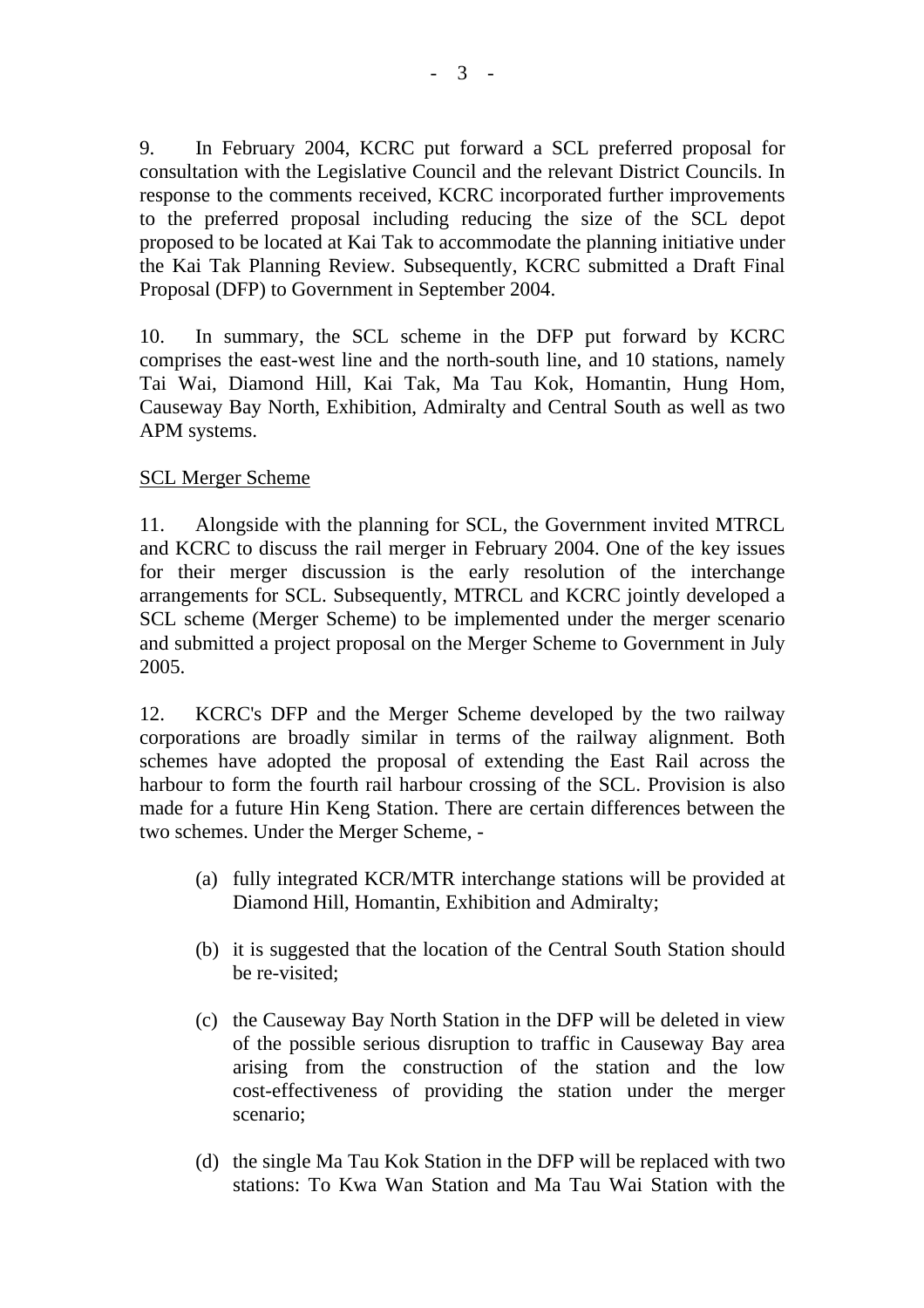purpose of further enhancing the railway service in the area, despite there is insufficient transport demand for providing two stations;

- (e) the Exhibition Station in the DFP will be relocated from Harbour Road to the existing public transport interchange site in Wanchai North to better cope with the development in the area and provide better interchange with the future North Hong Kong Island Line;
- (f) it is suggested that alternative options to meet the transport demands in Tsz wan Shan area should be explored taking into account the existing public transport services and pedestrian facilities in the area; and
- (g) the Whampoa APM in the DFP will be deleted. Instead, MTRCL proposed the Kwun Tong Line Extension to be implemented as a separate MTR project.

13. In summary, the Merger Scheme comprises the east-west line and the north-south line as in the DFP and ten stations, namely Tai Wai, Diamond Hill, Kai Tak, To Kwa Wan, Ma Tau Wai, Homantin, Hung Hom, Exhibition, Admiralty and Central South.

### **Major views and concerns expressed by Members**

14. When the Administration briefed the Subcommittee on the progress of the SCL project on 16 July 2007, members expressed the following views and concerns:

- (a) Funding arrangement whether the Government would be required to provide funding support, either in the form of capital grant or granting property development rights, to the railway corporation for taking forward the SCL project. Views had also been expressed that as KCRC had earlier undertaken to finance the whole project itself, Government should not be required to render financial support to MTRCL for the SCL project.
- (b) Implementation of SCL SCL should be implemented expeditiously in one go rather than in phases so as to satisfy the transport needs of the public in the territory.
- (c) Alignment of SCL justifications for removing the proposed underground station at Tsz Wan Shan and concrete proposal for provision of railway services for residents in Whampoa and Tsz Wan Shan areas;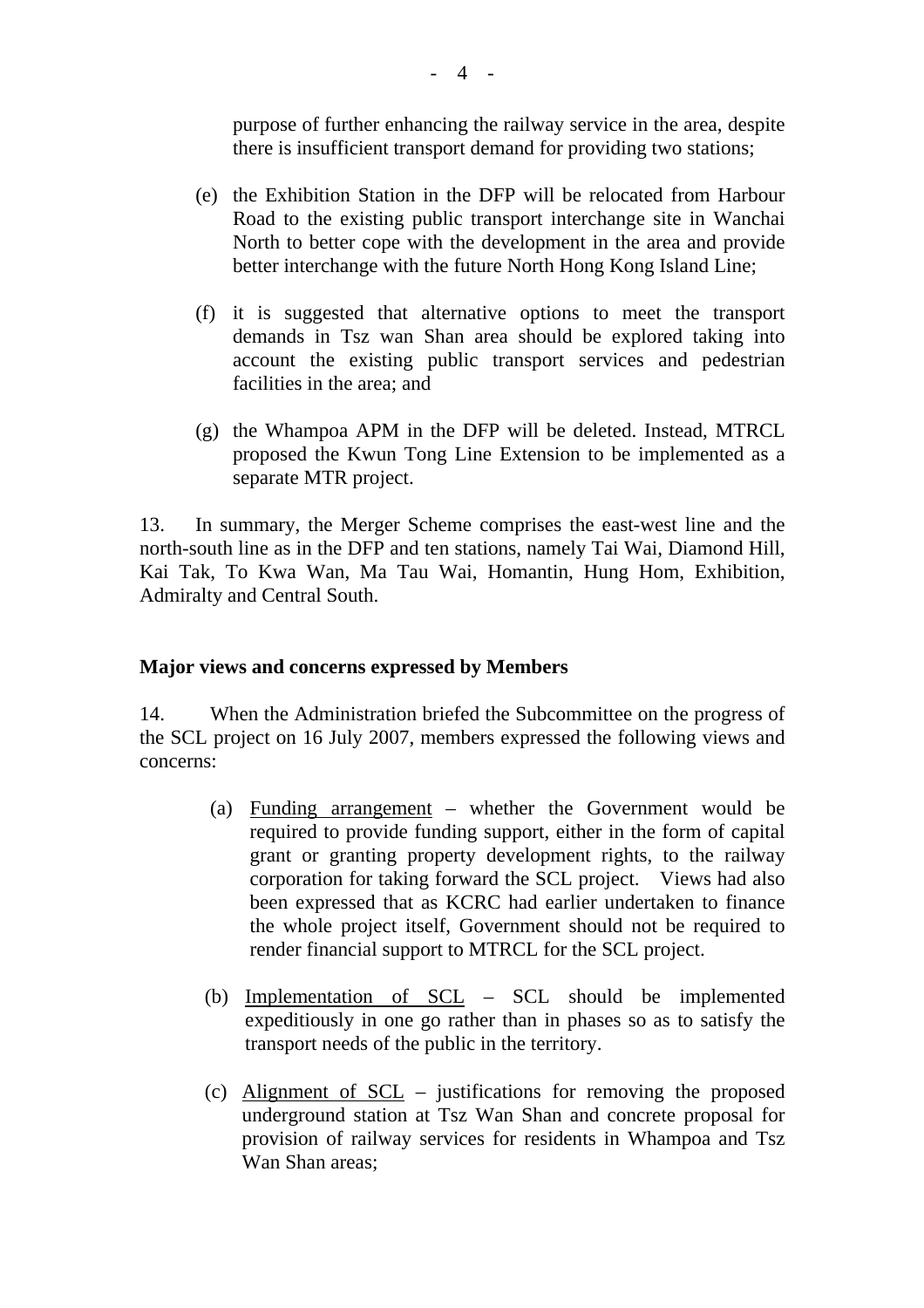- (d) Proposed Diamond Hill Depot the need for building a SCL depot at Diamond Hill in view of the availability of two depots at Kowloon Bay and Tai Wai; and the resultant impact on the environment of the surrounding area, including a heritage building in the vicinity;
- (e) Causeway Bay North Station the Causeway Bay North Station should be retained so as to cater for the growing transport needs of passengers;
- (f) Central South Station the Central South Station should be built in one go under the project;
- (g) Kai Tak Station there should be pedestrian's links between the Kai Tak Station and the old Kowloon City area.

15. The Subcommittee also notes that the transport trades are concerned about the implementation of SCL on their business.

16. The Administration was requested to provide information regarding the existing capacity and usage of the depots in Kowloon Bay and Tai Wai, and the justifications for building an additional depot at Diamond Hill. The Administration was also requested to consult the relevant District Councils and local communities in planning and implementing the SCL project. Furthermore, MTRCL was requested to provide a fixed time-table for construction of the Kwun Tong Line Extension connecting the Whampoa area and revisit the need for providing a railway link to Tsz Wan Shan.

# **Funding arrangements for railway projects**

17. At the time of MTRCL's privatization, the Government acknowledged to investors through the Initial Public Offering Prospectus that MTRCL would require an appropriate commercial rate of return, which would ordinarily be between 1% and 3% above Weighted Average Cost of Capital of MTRCL, on its investment in any new railway project.

18. For a new railway project that will benefit the public but will not be financially viable, there is a funding gap to be bridged. The Government had in the past mainly relied on granting property development rights as the means for providing financial support to bridge the funding gap for most of the railway projects. Government also agreed in July 2002 to waive its claim for \$798 million (at present value) worth of dividends otherwise payable by MTRCL to the Government as a shareholder in order to fill the funding gap identified for the implementation of the Penny's Bay Rail Link (i.e. the Disneyland Resort Line). In the case of West Island Line (WIL), due to the lack of suitable sites along or adjacent to its alignment, Government proposed to provide a capital